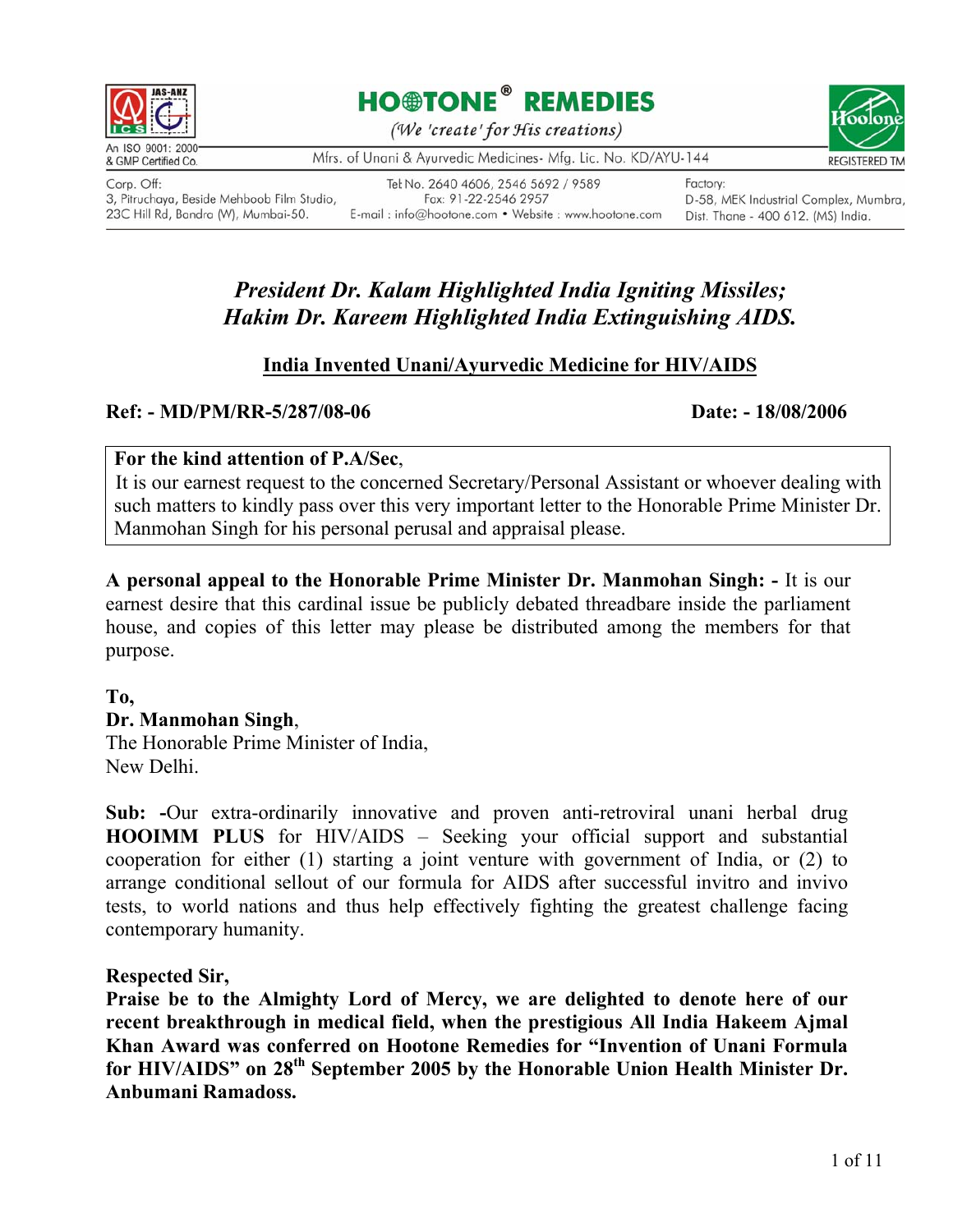**As an ardent and patriotic Indian Muslim who devoutly practise the teachings of the Holy Prophet Muhammad Sallallahu Alaihi Vasallam who proclaimed, "Patriotism is part of faith", I do hereby dedicate my invention to my beloved Motherland (Bharatmata), and would like to declare hereby, "India invented Unani formula for HIV/AIDS", rather than "Hootone Remedies invented it".** 

**I would like to register here my heartfelt thanks to Dr. Anbumani Ramadoss, the honorable union health minister who conferred on us "The All India Hakeem Ajmal Khan Award", the team of doctors including Dr. Qazi, Dr. Nirmala from Central Council For Research in Unani Medicine who visited our organization, verified the patient's documents, approved and forwarded it to the Union Ministry Of Health. Also extending my special thanks to the members of parliament namely Sri. Punnulal Mohale & Sri Raosaheb Patil Danve who raised the issue inside the parliament on 25/08/2004 (Lok Sabha unstarred question no. 4112). I can't help mention here with thanks my encouraging experiences shared years back with the two outstanding politicians - statesmen in democratic India Dr. C. P. Thakur, Former Union Health Minister who spent more than one and a half hours with me in his residence at Delhi in spite of his busy engagements as union minister, had a detailed discussion, having fully convinced himself after verifying all the HIV positive turned negative reports of the patients, assured his full cooperation which did not materialize for reasons unknown and similar experience with Sri. Lalu Prasad Yadav in his residence at Patna (photographs of both the meetings enclosed herewith).** 

**We would like to elaborate the above said two options as stated below –** 

**The basic criterion for starting a joint venture with the government of India would be – manufacturing as well as distribution will remain under our sole responsibility whereas government on their part would extend their hundred percent co-operation towards leading the joint venture to blossom and grow up as an internationally acclaimed healthcare empire dedicated for serving the suffering humanity, by undoing every loophole that helps the bureaucracy to thrive on corruption etc and create a most congenial atmosphere for us to plan and execute the minute details of the ongoing project without unwarranted interruption from the administrative setup of the government.** 

**According to the first option, Government of India will provide us with a lumpsum amount of two billion dollars (nine thousand crores of Indian rupees approx), tax free in lieu of sharing the profit fifty-fifty. The fund will be utilized by us for the infrastructure required in manufacturing the medicines by Hootone Remedies and distributing it through Hakh Medical Foundation, a registered charitable trust, at concessional rates in India and at normal rate in international markets and the profit earned therefrom shall be shared fifty-fifty with Government of India for ever.** 

**I would rather pay utmost preference to the second option from the depth of my heart because\_\_\_\_** 

**Our motive is strictly spiritual and motto, 'service to humanity'. Spiritually thinking, 'Man is One, although men are many'. According to Hindu scriptures, 'every human being (irrespective of caste, creed, color, country, gender or whatsoever) is potentially**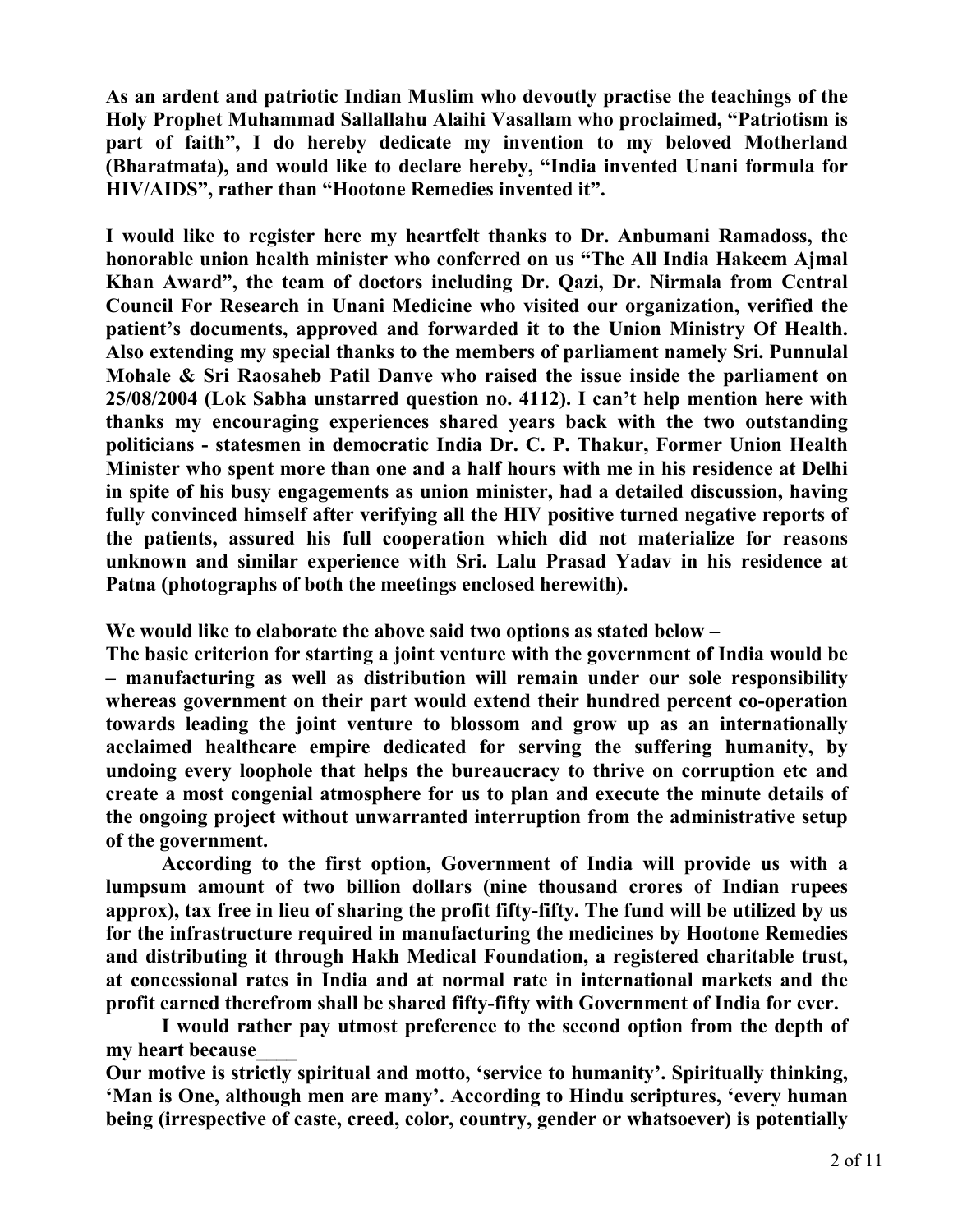**divine'. According to Holy Quran, 'Man is the best of His creations', because 'he was created in His own image as stated by the Holy Prophet Muhammad Sallallahu Alaihi Vasallam, who further stated, 'whole humanity is the family of Allah and one who serves His family best shall be nearest to Him'. Hence, it has always been my heart's desire to render the best possible services to His family and thus earn His pleasure and nearness. And the All Merciful Almighty All Knowing Creator Lord Allah has bestowed me with the most precious gems of innovative therapeutic knowledge of medicines including that for HIV/AIDS which I would like to disseminate to the world for the benefit of the suffering millions before breathing my last. As a patriotic Indian I prefer to publicize it through my government who has been time and again contacted through correspondence and otherwise for that purpose for more than two decades now. As the present administrative head of my country I hereby beseech your help and cooperation for the fulfillment of my last wish i.e. dissemination of my very precious knowledge of medicine to the world of humanity.** 

**So in the second case, since the dreaded disease is spreading like wildfire everywhere and we are eager to serve humanity as a whole, we intend to expeditiously extend our sphere of activities worldwide through our government, wherein the government shall arrange to collect a consolidated amount of ten billion dollars from the effluent countries of the world, say a twenty of them, leaving the poor countries as sheer beneficiaries. However, India is receiving aid in the name of AIDS from effluent countries. It has also become an open secret now that very huge amount of money funneled through many so called NGOs and others by United States and philanthropic Americans like 'Gates & Melinda Foundation' is going into the pockets of corrupt people who criminally exploit the dreadful name of HIV/AIDS for their own nefarious ends. Fortunately, we are presently in a prestigious position to offer our formula for AIDS and in turn seek monitory help from those countries so as to implement our very broad based social service schemes to eradicate AIDS from the face of the earth. We are not amassing money for pomp and splendor but to utilize it for the good of humanity, and for rendering disinterested service to humanity money is a must. After striking the deal in the case of AIDS we intend to disclose our similar extraordinarily effective formulae for Hepatitis, Cancer, Kidney Failure and Heart Diseases etc for the welfare of the world humanity. Out of the aforesaid ten billion, six billion (tax free) shall be utilized by Hootone Remedies for (1) 3 billion for improving the existing infrastructural facilities and (2) remaining 3 billion for organizing various philanthropic works like construction and maintenance of hospitals, orphanages, educational and vocational institutions, training centers etc for the upliftment of the downtrodden sections of society in particular and the people at large in general; and the rest four billion shall be similarly utilized by the government for the same purpose. We will extend our wholehearted cooperation to government for establishing and maintaining similar institutions all over India, apart from providing technical know-how for manufacturing the medicines and we will impart technical training free of cost to at least one medical personnel each from every nation of the world.** 

**We shall develop unique kind of ashrams in Kerala, Tamil Nadu and Maharashtra to begin with, and later on, as opportunity felicitates itself in due course**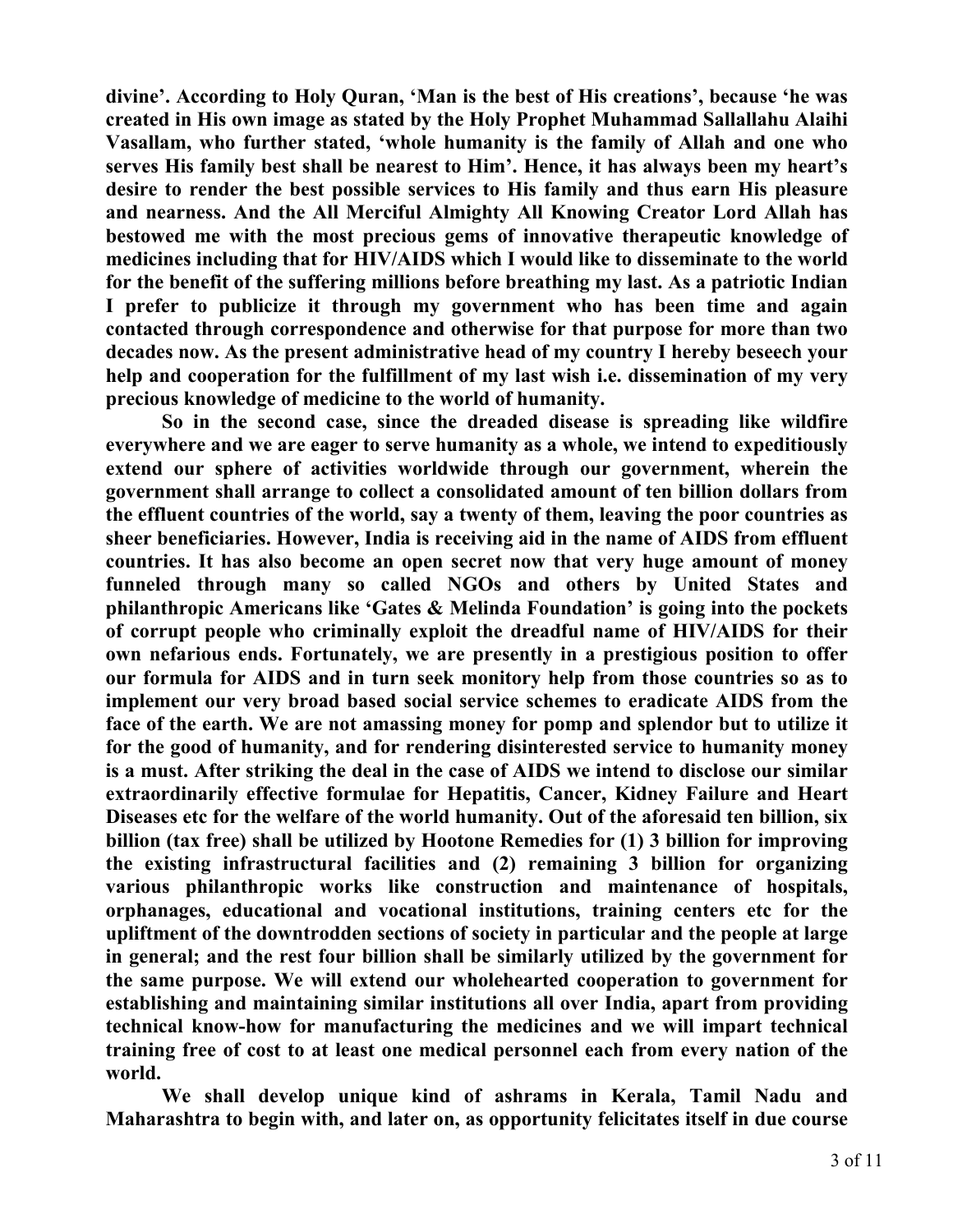**of time, in every state of India where patients shall be given holistic treatment through our own innovatively developed unique methods. For example, apart from organizing and running sophisticated and well equipped hospitals and associated institutions like medical college in its premises, we shall grow such rare verities of medicinal herbs, shrubs and trees in the ashram gardens, just by sitting under them during daytime will help the patients to relieve of their diseases. Government will also organize such facilities in the vicinity of ours so that we can easily provide the technical know-how, impart training to the personnel free of cost for the successful implementation of such schemes. The foolproof evidence for the proven efficacy of our herbal medicine HOO- IMM Plus is as elucidated below: -** 

- 1) 6ml serum / blood sample is to be drawn from a person previously infected with HIV/AIDS and later completely cured after undergoing the complete course of treatment with our medicine HOO-IMM Plus.
- 2) The sample for HIV-DNA PCR antigen test is to be cautiously handled as per the NABL guidelines and to be sent to a renowned and reliable PCR Molecular diagnostic lab.
- 3) 3 ml of the sample is to be allocated for Western Blot Antibody test and the other 3 ml for HIV DNA-PCR Antigen test.
- 4) The result of the above mentioned tests would show that the blood sample is positive for Western blot Antibody test & Negative for HIV DNA-PCR Antigen test.
- 5) This directly interprets that at present the person is HIV negative though he still carries HIV antibodies (which is not harmful to health), authenticating his earlier infection with HIV virus.
- 6) The scientific reason behind this reporting is that our body immune system creates cell mediated immunity responses towards HIV antigen to produce antibodies that may persist for a long time, even after the antigen is completely eliminated from the body. The other best example is Mycobacterium Tuberculosis antibodies.

The human body can respond to antigen in many different ways. These fall into two major categories:

- Antibody-mediated immunity. Antibodies, dissolved in blood, lymph, and other body fluids bind the antigen and trigger a response to it. (This form of immunity is also called humoral immunity).
- Cell-mediated immunity (CMI). T cells (lymphocytes) bind to the surface of other cells, display the antigen and trigger a response and may remain in the body for a long time. The response may involve a) other lymphocytes and b) any of the other white blood cells (leukocytes)

7) Therefore, the above mentioned persons who are free from HIV antigen can, now freely marry and indulge in sexual activities without any risk of infection to their life partner, women can conceive without any chance of transmitting the disease to children (though antibodies are likely to be transmitted between the marital partners or from mother to fetus, it is not harmful to health) and lead a very normal life.

(It seems that majority of the laboratories and doctors are still unaware of this latest molecular diagnostic test called HIV/DNA PCR antigen test)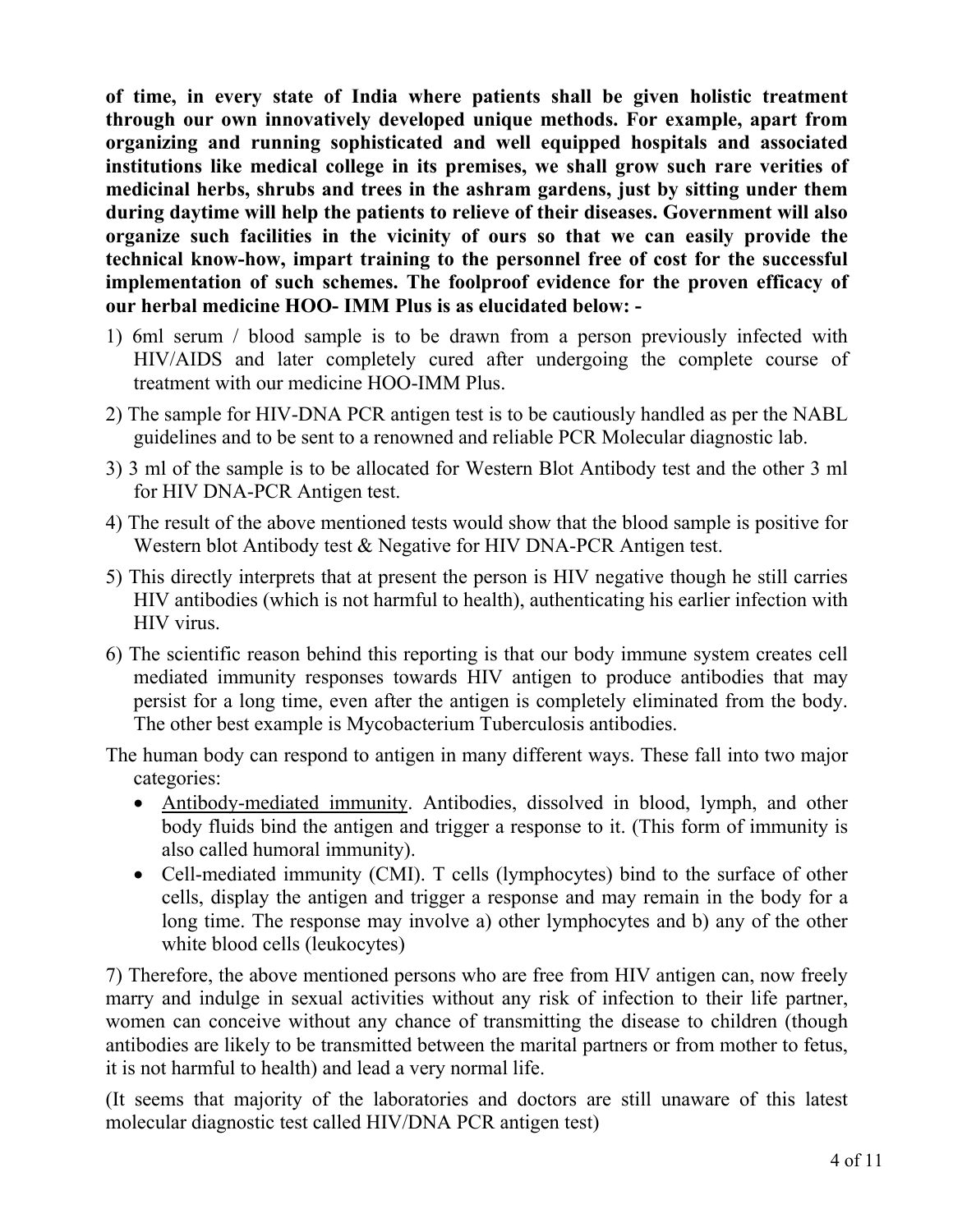There is no gainsaying the fact that AIDS has become the focal point of world attention. Many a governmental and non-governmental organization around the world, apart from WHO is planning and executing programs aimed at prevention and eradication of this dreaded disease. Billions of dollars are set aside for the purpose of 'researching and developing' an effective remedy for AIDS which is still universally labeled as 'incurable', paradoxically though, we have been very successfully treating this disease with our Indian medicine for more than two decades but we could not properly highlight it since there was no any foolproof method to prove it. But with the recent development in Molecular Diagnostic Testing called HIV DNA-PCR Antigen test we are in a position to prove scientifically in light of medical science that a HIV/ AIDS patient can completely be cured after undergoing treatment with our Unani medicine HOO-IMM PLUS.

 AIDS came to limelight in early eighties, and we wrote to our late Prime Minister Mrs. Indira Gandhi on 05/01/1982 and also to WHO on the same date, regarding the potential threat of this great health hazard and our successful treatment for it. Mrs. Indira Gandhi promptly responded to our letter which can be observed on our website www.hootone.com. Later on, we wrote to our former Prime Minister Sree Atal Bihari Vajpayee on 03/01/2000 and again on 15/05/2002, and to Dr. C. P. Thakur, then Health Minister of India on 15/05/2002, to the President A. P. J. Abdul Kalam on 24/07/2002 and again on 05/06/2004, to Shri. Shathrugan Sinha and Shrimati Sushuma Swaraj the then Union Health Ministers on 08/08/2002 and 14/11/2003 respectively, and to Mrs. Sonia Gandhi, UPA Chairperson, Dr. Manmohan Singh, the present Prime Minister and Dr. Anbumani Ramadoss, the present Union Health Minister on 05/06/2004, the present Prime Minister Dr. Manmohan Singh, again on 05/05/05, 18/05/05, 15/09/05, 22/12/2005 and to the concerned authorities of both provincial and central governments on various occasions but dismayed to receive no response except some lukewarm replies from a very few of them.

And we have to point out here with regret that we had very sour experiences from the central government organizations like NARI, NACO, SIRO, INTECH, NCL; and MSASC of government of Maharashtra. We have very explicitly written in our letters dated 26/03/2002, 26/08/2002, 20/08/2002, 20/08/2002 and 21/01/2001 respectively, addressed to above institutions that we had already researched and developed a timeproven Unani herbal anti-retroviral drug for HIV/AIDS, requesting them to arrange for conducting it's anti-retroviral drug sensitivity test so as to scientifically establish the fact that HIV/AIDS is curable with our herbal drug HOOIMM PLUS which recorded 98% inhibition against the causative agent HIV in standard protocol anti-retroviral drug sensitivity test in invitro testing, whereas other anti-retroviral medicine available in the present global market recorded inhibition from 35-60% only. But, instead of assisting us on that score they suggested in their letter dt.29/01/2001 as well as in their letter dt.17/08/04 in response to our letter dt.05/06/04 addressed to Honorable Health Minister of India, to forward an application to NARI for grant-in-aid, which is not at all our botheration, nor are we least interested in any monetary aid from any corner for that purpose. Our purpose is purely to serve humanity by making our medicine easily available in Government hospitals etc and we are ready to supply it at concessional rates. Very recently, we received a letter dt. 07/10/05 from NACO in response to our letter dt. 16/09/05 addressed to the Honorable Union Minister for health Dr. Anbumani Ramadoss. Had it been our intention to earn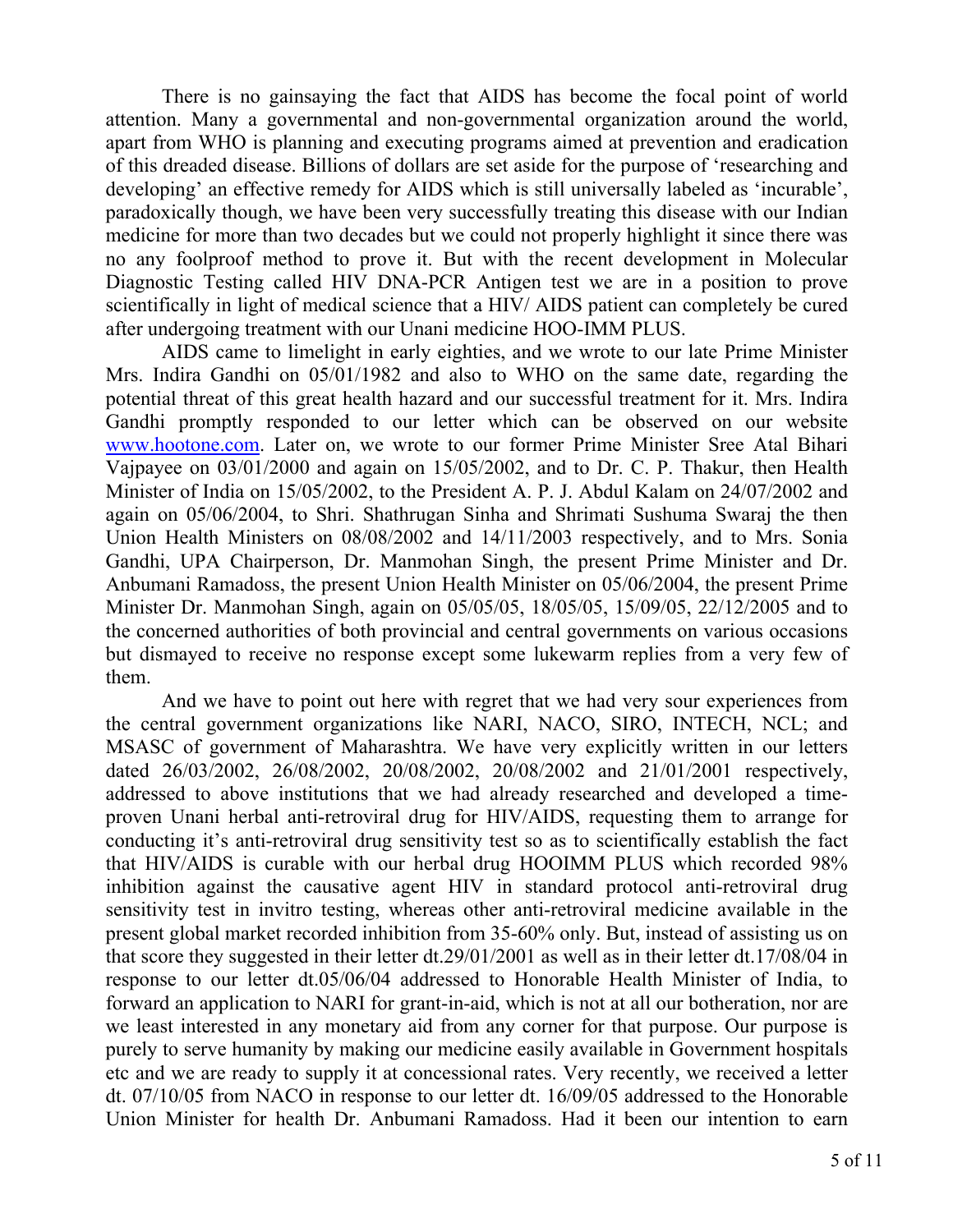money, (we have not received any monetary help from any quarters either governmental or non-governmental in this respect but instead relinquished for the sake of patients, millions of rupees in terms of commissions, usually offered by the concerned institutions for referring them patients for laboratorial tests; we use to insist those institutions to divert such commissions for granting concessions to the patients and Reliance Life Science appreciating our gesture came forward to strike a deal in that respect) we would have long back accepted the offer from multinational companies and migrated to America or other suitable countries and started our joint venture. But as patriotic and social conscious citizens of this great ancient sacred land we deemed it our duty to remain stay put here, serving our fellow citizens first, as charity begins at home, despite rival enmity, repeated threatening calls and abject non-cooperation from many corners. It is a common experience to find that those who live and die for a noble purpose not only outlive in peoples' hearts but their mission also outshines and spreads far and wide in this world after their demise, whereas those who live and die for an evil cause are dead, rotten and forgotten along with the evil they perpetrated during their lifetime.

Ours is an organization founded on the bedrock of spirituality. Our motive is strictly spiritual and our motto, serving the suffering humanity, which we are doing at our level best. We are not in the pursuit of money, power or status but our only concern is to act according to the will and pleasure of our Creator Lord Almighty through selfless service to His 'family' i.e. humanity. Hence, we derive immense sense of satisfaction, pleasure and great peace of mind from our work because, for us Indians, 'work is worship and duty is divine'. It is really a blissful state of mind, as poet Milton put it, "Mind is it's own place, it can make a heaven out of a hell, and a hell out of a heaven." And we simply sympathize with our detractors and enemies especially those on whom divine wrath had befallen for deliberately standing in the way of our noble work and pray for them. Also often feel amused to watch the wicked ways of this mad mad world. See the cruel fun of somebody struggling the whole life for getting entry into the Guinness book by growing long long nails or by sporting a terrible moustache etc. Who are going to be benefited from their illadvised misadventures and they themselves feeling void, instead of a sense of satisfaction ultimately. If they expended so much of their energy for the good and welfare of humanity, it would have been far better for themselves and for others. Similarly, AIDS can hardly be eradicated by simply advertising posters of film stars kissing the victims so as to arouse human sympathy towards them or by cricketers endorsing condoms as if a safe preventive step against the transmission of virus, but are laudable things if carried out along with indoctrinating people for spiritual awareness so that they keep away from indulging in illegal sex.

We have to invite your kind attention to a knotty problem facing genuine pharmaceutical companies, due to the criminal offence perpetrated by some false ones among them, by supplying spurious drugs to the patients who should be saved from such social enemies at any cost by the government, who legitimately legislate rules and regulations for that purpose. Magic remedies act is such a set of comprehensive rules and regulations promulgated by the government for the common good of the people, in principle, but at times making an adverse effect, in practice. For e.g. there are certain words like 'cure' strictly prohibited to be used as a terminology indicating complete recovery of the patient from a particular disease, whereas 'cure' is so soothing a word that sink deep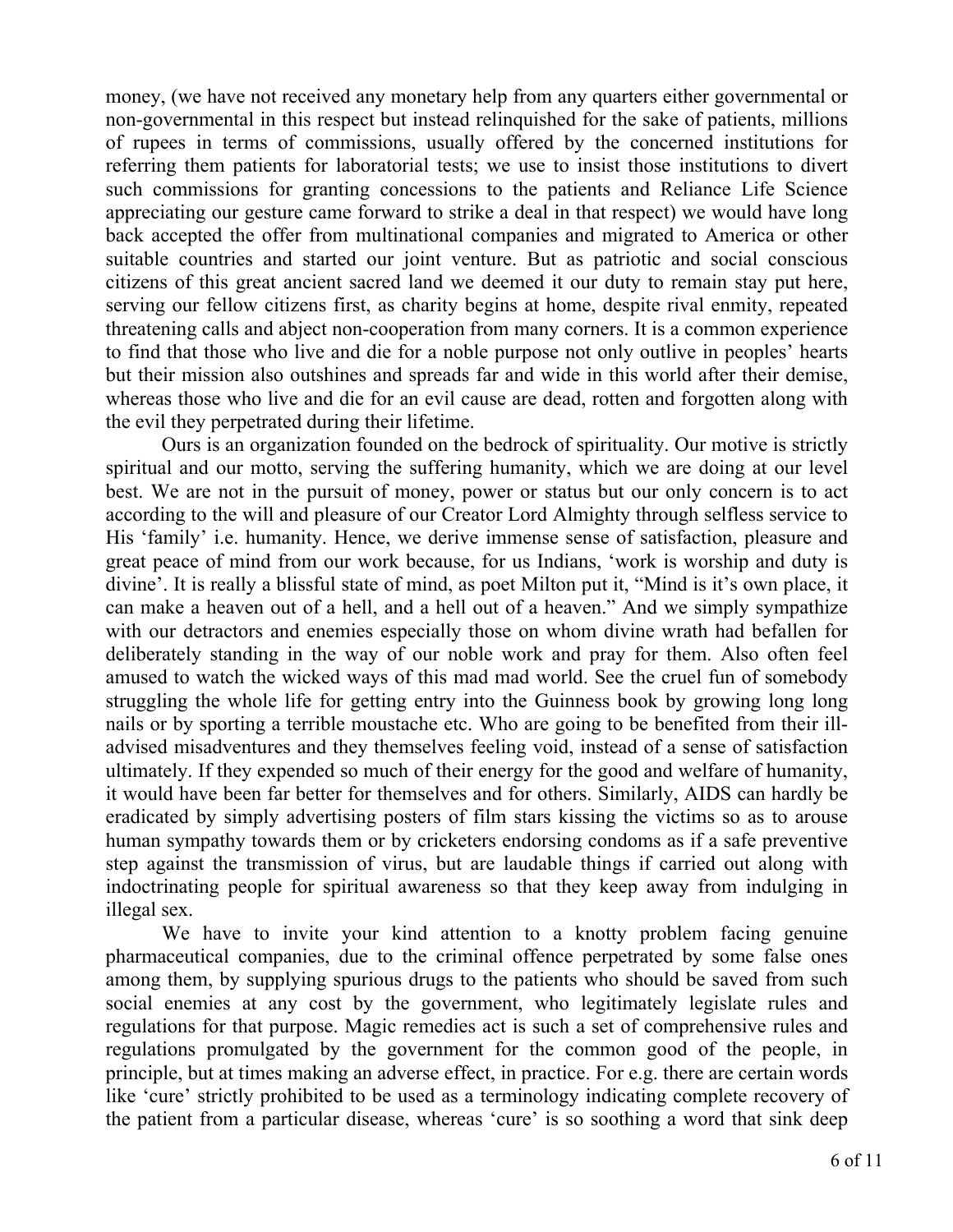into the soul of the afflicted and act as an abracadabra. Especially in the case of AIDS it is so widely propagated as an incurable disease, making a very detrimental adverse effect on the mental equilibrium of the victim, just because there is no remedy for AIDS in modern medicine. Not only AIDS but other chronic fatal diseases like Hepatitis, Cancer, Heart diseases and Kidney diseases etc also have no remedy in that ethics but Indian medicine definitely have remedy for all those diseases. During the last two decades of clinical experience, thousands of HIV/AIDS patients were cured after undergoing treatment with our Indian herbal medicine but couldn't publicize lest it would go against the rule of magic remedies act. After 1998 we have maintained the complete documented records of our treatment so that we are presently in a position to scientifically prove that AIDS is curable with our herbal drug.

Thousands of patients have been cured during the last 23 years. Of late, we founded a charitable trust HAKH Foundation and started strictly maintaining documented records of our patients since 1998 and those records obtained from the most reputed and reliable laboratories having latest sophisticated equipments and employing most advanced technologies like Reliance Life Science (with whom we have signed an agreement to make testing facility in the former's 1600 centers all over India available to patients at discounted rates under HAKH-Reliance charitable schemes) very manifestly establishing the efficacy of our Unani herbal anti- retroviral drug. HOO IMM PLUS, the one and only one antiretroviral drug available in the present global market that brought about phenomenal changes in the overall physiological and pathological conditions of HIV/AIDS patients and finally recorded negative within one and a half to two and half years depending upon the CD4 counts and RNA Viral Load (Real Time PCR) of the patients, after undergoing the course of treatment following the regimen and instructions stipulated by **HOOTONE REMEDIES** (ISO 9001-2000 and GMP Certified, TM and Patent Regd. Unani pharmaceutical firm established in 1976 with the purpose of serving the suffering humanity and supplying medicines to HAKH Foundation at charitable rates, please visit us at www.hootone.com for further details). One of the main reasons of the high efficacy of our medicine is that we rely on our own genuine raw herbs innovatively developed, potentizing medicinal plants with herbal potentized fertilizers in our own 108 acres of herbal garden at Latwan in Ratnagiri District, as well as in our native place Kerala, nourished with the purpose of meeting the potential bulk demand in global market. It is a great providential boon and blessing for mankind from the All Merciful Lord. We praise Him and thank Him immensely from the innermost depth of our heart for His benevolent favour upon humanity.

Five years back, three multinational companies including an American one, had taken thousand kilograms each of our bulk samples of HOOIMM PLUS and conducted the invitro and invivo test. Having fully satisfied with the results they came forward with an offer for joint venture with a commitment to invest 2 billion dollars with mutual understanding to share the profit fifty-fifty, out of which 1 billion dollars we are planning to spend for improving the existing infrastructure, and the remaining 1 billion dollars for philanthropic works like building hospitals for providing free treatment to poor patients, orphanages, educational institutions and vocational training centers for uplifting the backward and downtrodden strata of society. (If at all any claim of cure from any corner of the world come to our notice, we reasonably assume it to be either a false claim or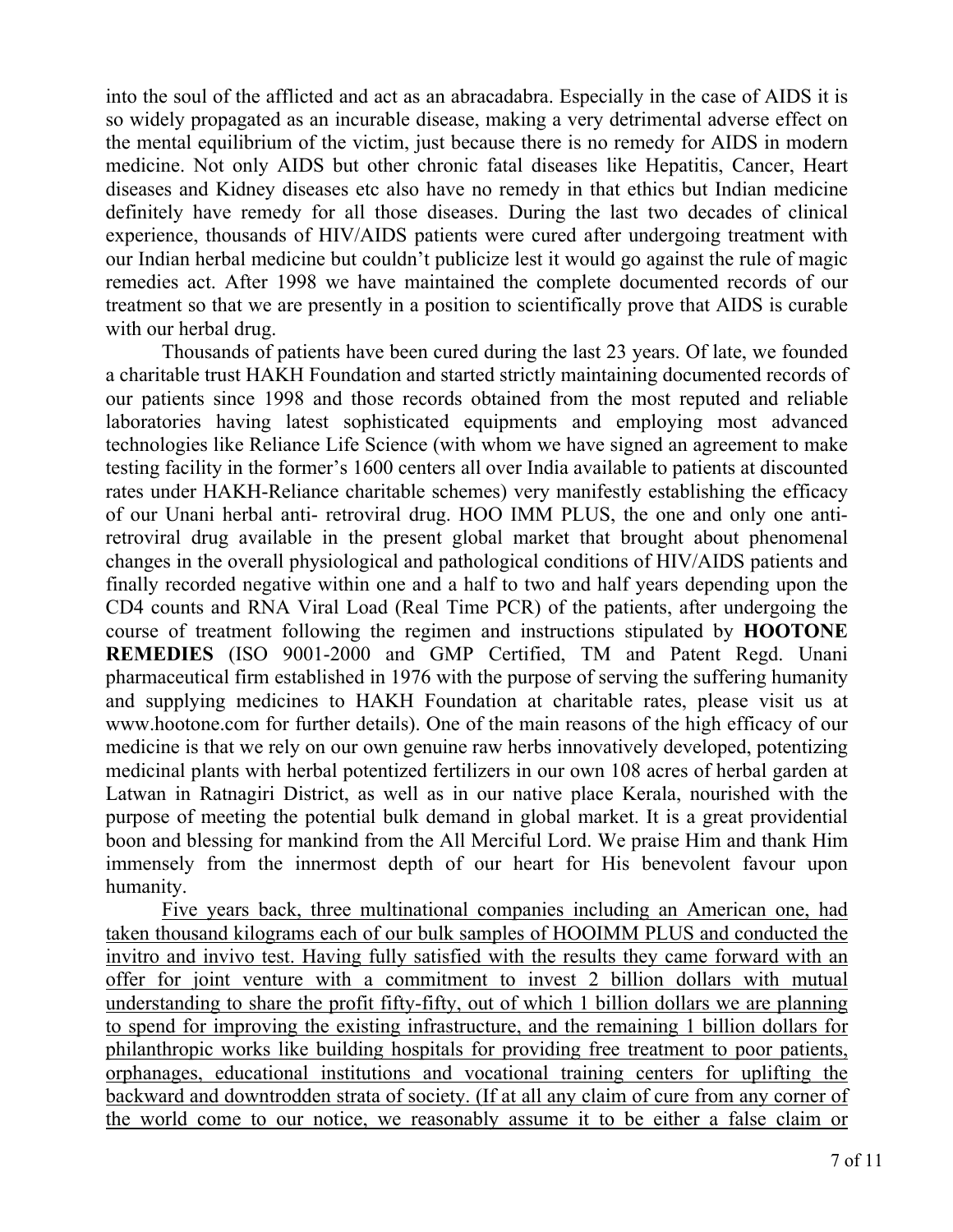achieved by someone with our three thousand kgs sample supplied five years back, because we confidently believe that by the grace and mercy of Almighty Lord ours is the only organization existing in the present world who can claim it with the support of scientific proof on the basis of systematically maintained documentary records). But, we have not finalized the deal in spite of their insisting still, primarily because of our top priority to make a workable arrangement with our own government so that our own fellow citizens would first get benefited most. Ours is the world's biggest and most vibrant democracy. But the democratic setup has it's own demerits: the most important among them in my opinion is slow moving administrative machinery for which we are paying a heavy price. If the government and concerned authorities heeded to our repeated requests earlier, it would have paved the way for saving millions of human lives perished on the altar of this disastrous disease, together with replenishing our public exchequer and bringing great name and fame for our motherland. So, this is the last and final appeal to the government and concerned authorities to either decide to adopt a positive stance in this matter, or intimate us of their clear-cut reply of negation so that we are free to chalk out our own plan and programs to serve the suffering humanity at large, in general and our countrymen, in particular.

Out of the thousands of HIV/AIDS patients cured by our **HOOIMM PLUS**, the five rarely brave ones among them ventured to expose their identity before the media and the public at large with the best of intentions to help their fellow victims. They are by names 1) Mrs. Shamim Shabir 2) Mr. Ansarul Haq 3) Mr. Mohd. Murtuza 4) Mrs. Sulabhai and 5) Mrs. Sangita Lasure who initially showed reactive (positive) through western blot antibody test, after undergoing treatment with our herbal medicine recorded not–detected (negative) through HIV DNA-PCR antigen test. In spite of the social stigma and ostracization attached with the disease they voluntarily agreed and are committed to interact with responsible persons representing electronic and print media, government authorities including judiciary as and when required, to disclose their personal experiences during and after treatment, strongly motivated with the feelings that their fellow victims should know, there is effective treatment for AIDS in our Indian medicine, and that they might get benefited from it. They also agreed with us to undergo western blot antibody test for demonstrational purpose to prove that they were ex-victims of HIV/AIDS, so that we are in a position to provide foolproof evidence of the proven efficacy of our medicine to those who are genuinely interested to know the bare truth that **AIDS is curable with HOOIMM PLUS.**

#### **The detailed medical history of the above mentioned five patients are as given below.**

1) Mrs. Shamim Shabir, whose husband expired in Nov-2000 due to full-blown AIDS and later she tested reactive for HIV through western blot antibody test during pregnancy from MGM hospital DID No. Ext-5427 dated 01/12/2000, started taking medicine from HAKH Foundation and felt improvement in her health condition. Subsequently, she was relieved from all the symptoms she had earlier and was later tested not detected (negative) for HIV. Proviral DNA-PCR antigen test from Reliance Life Sciences PT No. 18513 dated 04/06/2004 and presently she is leading a healthy and confident life, taking care of her children, earn her livelihood by teaching in classes.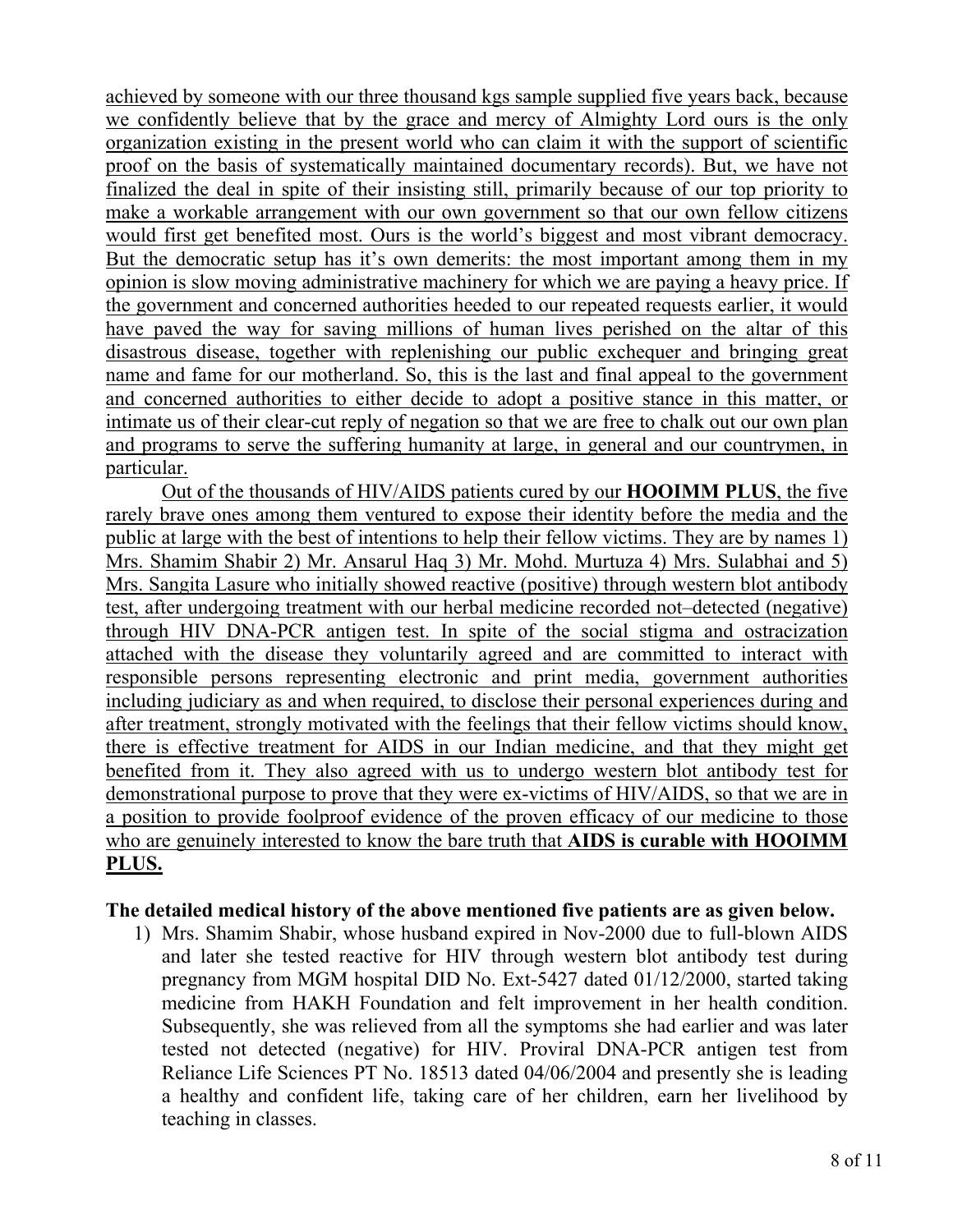- 2) Mr. Ansarul Haq was tested reactive for HIV through western blot antibody test on 01/12/2000 DID No. EXT-5427 from MGM hospital, started treatment by the HAKH Foundation and was ultimately tested not detected (negative) for HIV Proviral DNA-PCR antigen test from Reliance Life Sciences on 12/07/2004 P.T.No.20336
- 3) Mr. Mohd Murtuza whose wife expired due to full-blown AIDS later tested himself positive for HIV through western blot from MGM hospital DID No. Ext-7091 dated 05/11/2002, hence started treatment by the HAKH Foundation and after undergoing treatment for 18 months he turned not detected (negative) for HIV Proviral DNA-PCR antigen test from Reliance Life Sciences PT No.19677 dated 25/06/2004.
- 4) Mrs. Sulabhai, whose husband expired due to full-blown AIDS and later she tested reactive for HIV through western blot antibody test during pregnancy from Metropolis Laboratory PID No. 304141963 dated 20/10/2003, started taking medicine from HAKH Foundation and improved her health condition. Subsequently, she was again tested detected for HIV DNA-PCR antigen test from Reliance Life Sciences PT No. 19678 dated 29/06/2004 and so continued the treatment for another 6 months and then she went for DNA-PCR Test from Reliance Life Science PT No. 33910 dated 16/01/2006 and recorded 'Not Detected' for the presence of HIV and presently she is leading a healthy and confident life, taking care of her children, earn her livelihood by working in a government service dept.
- 5) Mrs. Sangita Lasure, whose husband expired due to AIDS and after 5 months in March-2004 she was detected positive for HIV and started taking medicine from HAKH Foundation and felt improvement in her health condition. Subsequently, she was relieved from all the symptoms she had earlier and was later tested undetectable level for RNA HIV viral load count from Reliance Life Science PT No. 20394 dated 09/07/2005 but again proved to be positive for HIV in the same report and so continued the treatment for another 3 months and then she went for DNA-PCR Test from Reliance Life Science PT No. 27375 dated 15/10/2005 and recorded 'Not Detected' for the presence of HIV and presently she is leading a healthy and confident life.

The whole world is in search of an effective medicine for HIV/AIDS, which we have with us. Moreover, we are privileged to have inherited very precious traditional knowledge of Indian medicine from our forefathers who were court physicians under the erstwhile Travancore dynasty in Kerala and we do hereby assure to utilize our highly innovative knowledge in that field for the betterment of the suffering millions of the world. It is distressing to understand that the incidence of HIV infection is increasing at an alarming rate in India. I'm particularly perturbed to know of it's rapid spreading among the defense force and police personnel, the most vital sections of our society. We would therefore hereby offer to supply HOOIMM PLUS at concessional rates for those two departments, in addition to the charitable works we are already implementing at present. Apart from that for HIV/AIDS we are manufacturing very efficacious medicines for hepatitis, cancer, kidney diseases, heart diseases, blood pressure and diabetes, which have no other effective remedies in the world now.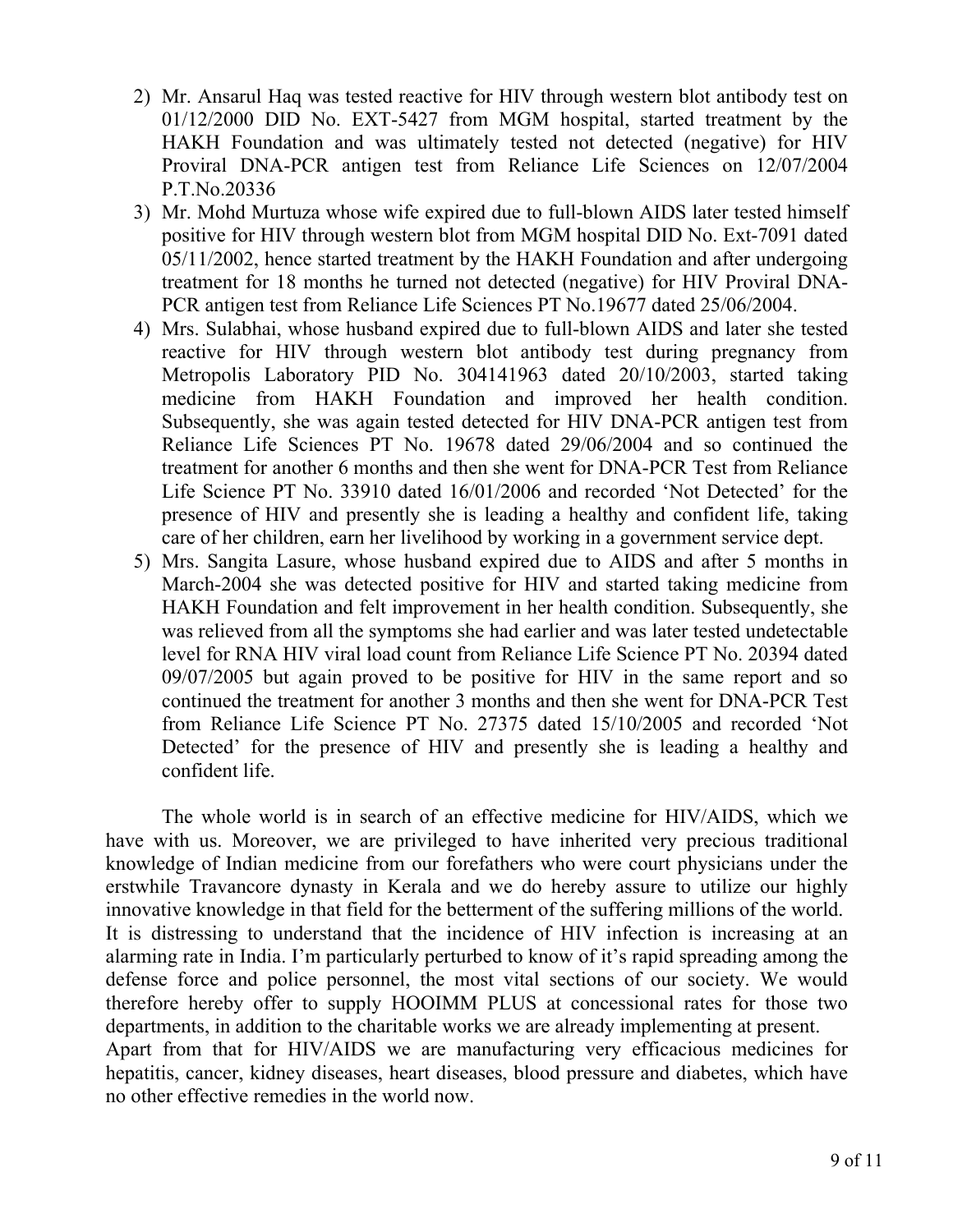**I am very pleased to inform you that by the Grace of Almighty Allah I have some rarely innovative and unique proposals, if implemented, will make far reaching revolutionary changes in the medical field. For example, I have many innovative ideas for manufacturing some instruments like Lifespan detector, Efficacy detector, Heart regulator, Pancreas regulator etc. which can be manufactured on very large scale so that, by the grace of Almighty Allah we are confident of recovering the 2 billion dollars in one & half years and our nation would become world leader in medical field.**

I deem it my duty to bring to your awareness an inhuman act, knowingly or unknowingly committed by some of the blood banks in our country, whereby innumerable lives are lost every year. It happens because the blood stored in such blood banks at present are subjected to Elisa test only, which is not a confirmed test for HIV/AIDS, for which HIV DNA-PCR, antigen test is the confirmatory test. Hence I would request your honorable office to direct the concerned departments to issue orders to such erring blood banks all over the country to strictly follow the norms that blood stored with them should be subjected to HIV DNA-PCR antigen test (unfortunately many of the laboratories in our country are unaware of the latest molecular diagnostic test). 'Prevention is better than cure.' so goes the famous medical dictum..

Further I have to point out here another cruel treachery practiced by some, if not all, money monger laboratory owners in our country. If a HIV/AIDS patient is referred to such laboratories for HIV DNA-PCR antigen test, which costs at an average 1800 rupees, they will instead conduct three Elisa tests the kit for which cost 10 rupees each only. If two of the three Elisa tests turn positive they will furnish a false report for HIV DNA-PCR antigen test. Similarly if a HIV/AIDS patient is referred for Western Blot antibody test, which costs 1000 rupees at an average, they will instead conduct three Elisa tests. If two of them turn positive they will prepare a false report putting few bands of their imagination as positive and produce a false Western Blot report. Of course there are lot of genuine laboratories who perform their duty most honestly and sincerely.

#### **A Pioneering Proposal from your fellow citizen.**

As a humble honest citizen of this great "Land of spirituality" where the Vedic dictum, "every soul is potentially divine," dictates the course of life, I often use to supplicate to the Creator and Sustainer of the worlds, Almighty Allah for facilitating the utopian model of an India leading the world on the principles of liberty, equality and fraternity and the whole set up of the present world of chaos, confusion, calamity and bloodshed, existing on 'divide and rule' policy gradually giving way to a new set up of peace, prosperity and general welfare governed by the policy of 'love and rule'. We find the former system a complete failure everywhere and throughout human history because human being cannot be conquered or controlled by brute force but by love only. Prompted by the former policy billions and billions are wasted for creating and maintaining mutual rivalry and bloodshed but the same billions could have been spent for improving the health and standard of living of the starving millions of the world inspired by the latter policy so that the whole scenario of the world would have changed for the better- there is no fighting between India and Pakistan, Iran and Iraq, Palestinians and Israel; intrusion of the only super power into poor